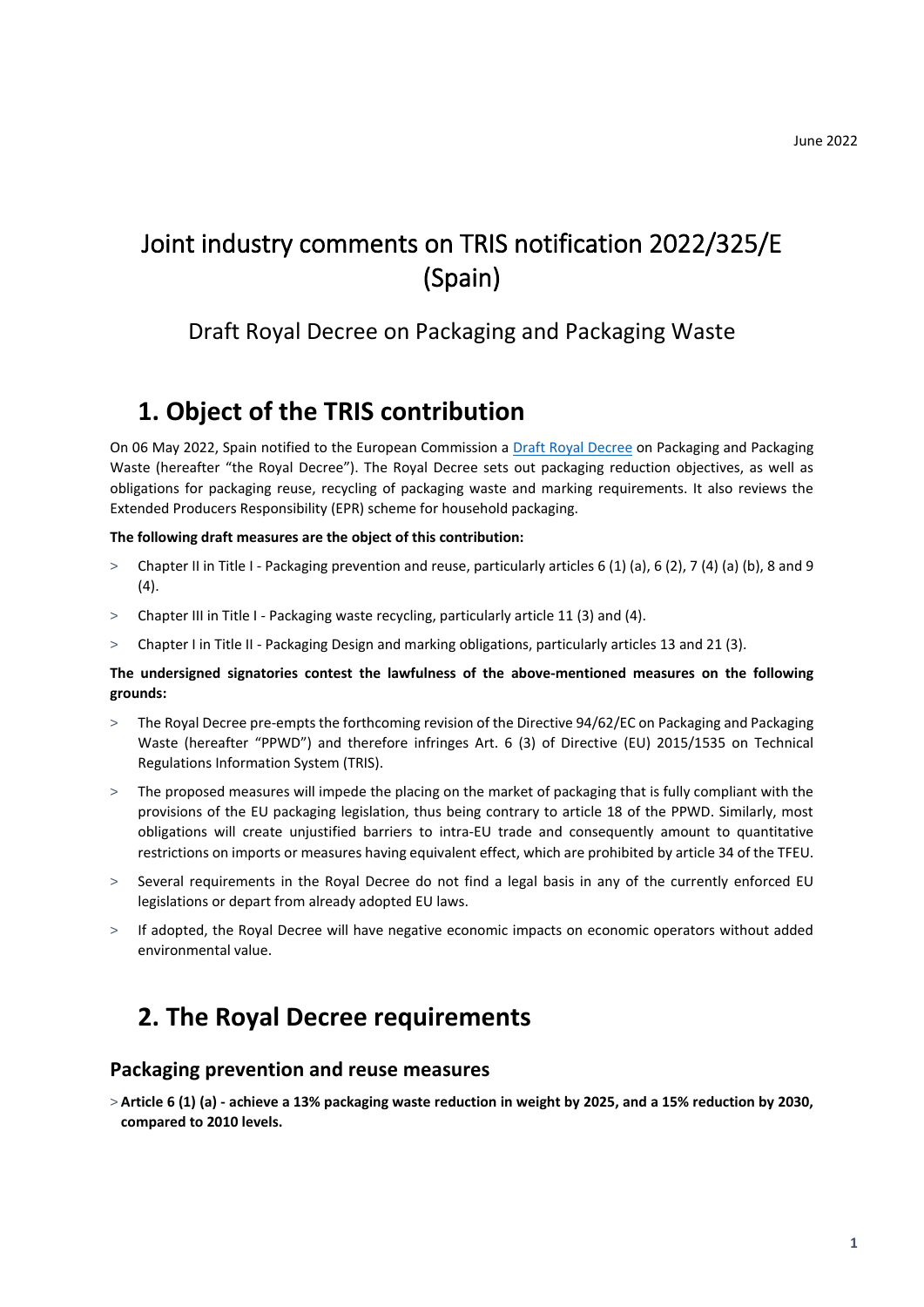The Royal Decree **sets unilateral and ambitious waste reduction targets, which go beyond what is currently stipulated in Directive 94/62/EC on Packaging and Packaging Waste** (hereafter "PPWD"). Article 4 (1) of the PPWD only foresee prevention targets for lightweight plastic carrier bags.

In addition, **the Royal Decree effectively pre-empts the ongoing revision of the PPWD**, whereby the European Commission is expected to establish EU-wide waste reduction targets at Member State level. This creates confusion in the regulatory framework and additional regulatory hurdles for economic actors operating on the Spanish market.

#### > **Article 6 (2) - achieve a 20% reduction in the number of single-use plastic beverage bottles placed on the market by 2030.**

Directive 2019/904 on Single-Use Plastics (SUP Directive) clearly states that only single-use plastic products listed in Part A of its Annex are subject to a sustained reduction in consumption. **The Spanish requirement**, therefore, **over-transposes the SUP Directive**, since the adoption of consumption reduction measures exclusively applies to single-use plastic beverage cups and food containers destined for on-the-go consumption. Such measure also runs counter the objective of the SUPD which aims to drive the uptake of recycled content and increase the separate collection of single-use plastic beverage bottles, whereby promoting the circularity of these packaging solutions.

In addition to deviating from provisions set out in the SUPD, **the requirement is formulated in very vague terms.** The text mentions that this reduction objective could be achieved by "measures contained in this Royal Decree *and others that may be adopted*". Such formulation undermines the legal certainty of economic operators, who will bear the costs of complying with a requirement that will be enforced in Spain only.

Finally, **the measure could create unjustified barriers to the trade of goods between Member States** which are not justified by the attainment of the SUP Directive environmental objectives, thus not uphold by the *lex specialis* principle set in art 4 of the SUP Directive, nor compliant with article 18 of the PPWD. The latter obliges Member States to allow the placing on the market of their territory of packaging which satisfies the provisions of the Directive.

> **Article 7 (4) (a) and (b) - ban on packaging for fruit and vegetables in retail stores.** This ban would not apply to batches of more than 1.5 kg or to fruits and vegetables at risk of deterioration when sold in bulk. The latter will be determined by the Spanish Agency for Food Safety and Nutrition, in coordination with the Ministry of Agriculture, Fisheries and Food.

As established for Article 6 (1) (a) and (2), **the proposed measure does not find a legal basis in any of the provisions currently enforced at EU level.** In relation to plastic packaging, the SUP Directive does not foresee a ban on the packaging of fruit and vegetables. These packaging applications are not listed in Part B of the Annex to the SUP Directive, which provides an exhaustive list of the single-use plastics items subject to restrictions on the placing on the market, nor are fruits and vegetables covered by the Spanish measure intended for immediate consumption or typically consumed from the receptacle. Similarly, for other packaging materials, the requirement is not justified by any of the Essential Requirements listed in Annex II of the PPWD.

**The proposed ban will have potentially adverse implications for food waste.** Packaging plays a central role in extending food life shelf, thus minimising food losses and preventing the waste of resources and the greenhouse gases emissions associated with discarded food. In relation to this, we would like to stress that Article 9 (1) (g) of Directive 2008/98/EC on Waste (WFD) requires Member States to take measures to prevent the generation of waste, including to "reduce the generation of food waste in […] retail and other distribution of food, […] as a contribution to the United Nations Sustainable Development Goal to reduce by 50% the per capita global food waste at the retails and consumer level […] by 2030".

**The proposed measure also clearly infringes Article 18 of the PPWD** which provides that Member States "shall not impede the placing on the market of their territory of packaging which satisfies the provisions of this Directive". Since the proposed ban will effectively impede the marketing of packaged goods in Spain that are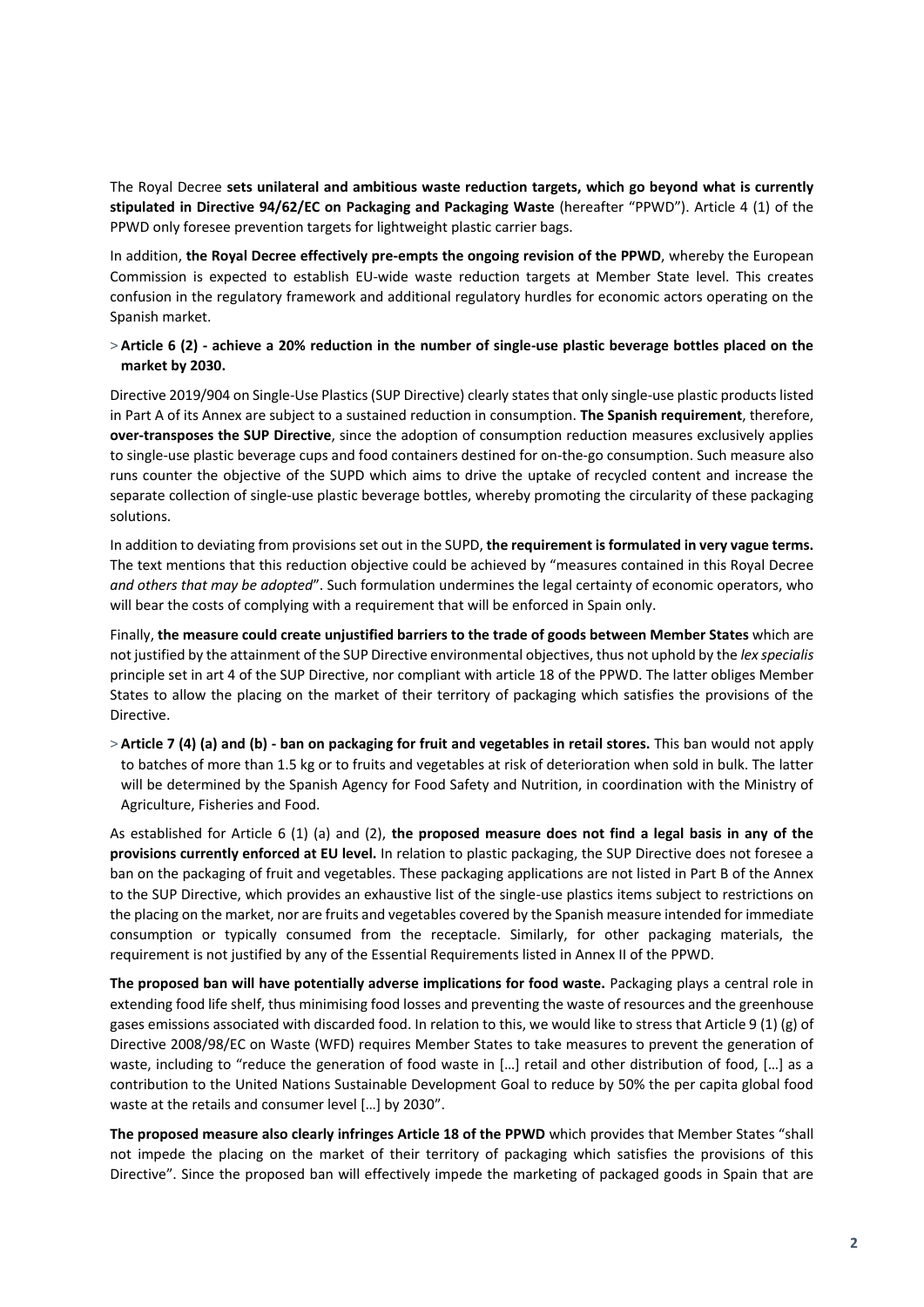fully compliant with the PPWD, this requirement violates Article 18. In relation to this, we agree with the reasoned opinion that Spain submitted when France notified its Draft Decree on the obligation to display for sale fresh, unprocessed fruit and vegetables without packaging composed entirely or partly of plastic:

"[…] the free movement of goods between Member States is a fundamental principle of the Treaty on the Functioning of the European Union, which finds its raison d'être in the prohibition contained in Article 34 of the Treaty, which prevents quantitative restrictions on imports between Member States, and all measures having equivalent effect. In accordance with Article 114 TFEU, if, following the adoption by the European Parliament and the Council, the Council or the Commission of a harmonisation measure, a Member State considers it necessary to maintain national provisions justified by one of the important reasons referred to in Article 36 or related to the protection of the working environment or the environment, that Member State shall notify the Commission of those provisions and the reasons for their maintenance. Since Article 36 of the Treaty contains a strict interpretation exception to the free movement of goods within the Community, it is incumbent upon the national authorities invoking it to demonstrate in each case, considering the results of international scientific research, that their rules are necessary to effectively protect the interests referred to in that provision and, in particular, that the marketing of the products in question poses a real risk to public health (Commission/Denmark, Commission v France C-24/00)."

It is notable to observe that, when notifying the Royal Decree, **Spain has not provided any scientific evidence demonstrating the need for and the non-discriminatory nature of the proposed ban.** We also challenge the proportionality of the measure in light of the fact that economic operators will have to comply with a requirement set unilaterally within a very limited time frame, notably four months after the publication of the list of exempted fruits and vegetables by the Spanish Agency for Food Safety and Nutrition.

#### > **Articles 8 and 9 (4) - reuse targets and measures.**

Article 8 proposes the introduction of ambitious reuse targets for beverage containers in the HORECA sector<sup>1</sup>, beverage containers marketed in the retail sector<sup>2</sup>, as well as reuse targets for other packaging applications (reusable packaging marketed in the retail sector and reusable B2B packaging)<sup>3</sup>, to be achieved at national level.

It is also required by Article 9 (4) that retail food establishments offer at their points of sale, and depending on the size of their commercial area, a certain number of beverage references in reusable packaging<sup>4</sup>.

We would like to recall that, at the time of this submission, the European Commission has announced its intention to set reuse targets at EU level as part of the PPWD revision. Therefore, **the establishment of unilateral national reuse targets risks undermining the upcoming revision of the PPWD**, which is looking at ways to boost reuse through harmonised measures at EU level. In line with the principle of sincere cooperation, Spain should refrain from adopting regulations to address an issue which can only be adequately addressed at EU level and in a field which the EU intends to harmonise. This is the case for the deployment of reusable packaging systems.

In addition to this, the proposed targets may have the effect to restrict the free movement of products and discriminate against foreign manufacturers.

The free movement of goods prohibits measures capable of hindering, directly or indirectly, actually or potentially intra-community trade. According to settled case law, this is the case if requirements for the presentation, labelling and packaging of goods force the manufacturers to change their packaging formats, even

<sup>1</sup> The following targets are set for beverage containers in the HORECA sector (in sales units or equivalent units): 1. Bottled water: reuse of 30% by 2025 and 50% by 2030; 2. Beer: reuse of 80% in 2025 and 90% in 2030; 3. Soft drinks: reuse of 70% in 2025 and 80% in 2030; 4. Others: reuse of 25% in 2025 and 30% in 2030.  $^2$  The following targets are set for beverage containers marketed in the domestic channel (in sales units or equivalent unit): a minimum of 10% by 2030.

<sup>&</sup>lt;sup>3</sup> The proportion of reusable containers marketed in the domestic channel with respect to the total of containers by weight of this category should be 5% in 2030 and 10% in 2035. The proportion of commercial packaging and reusable industrial packaging, with respect to the total of packaging by weight for each of these categories, should be 20% in 2030 and 30% in 2035.

<sup>4</sup> Retail food establishments shall offer at their points of sale, in respect of beverage containers: a) Since 2026: 1. At least one reference of drink in reusable container, if the establishment has a commercial area of less than 120 m2; 2. At least three references of drink in reusable container, if the establishment has a commercial area of 120 m2 or greater and less than 300 m2; b) Since 2025: 1. At least four references of drink in reusable container, if the establishment has a commercial area of 300 m2 or greater and less than 1,000 m2; 2. At least five references of drink in reusable packaging, if the establishment has a commercial area of 1,000 m2 or greater and less than 2,500 m2; 3. At least seven references of drink in reusable packaging, if the establishment has a commercial area of 2,500 m2 or more.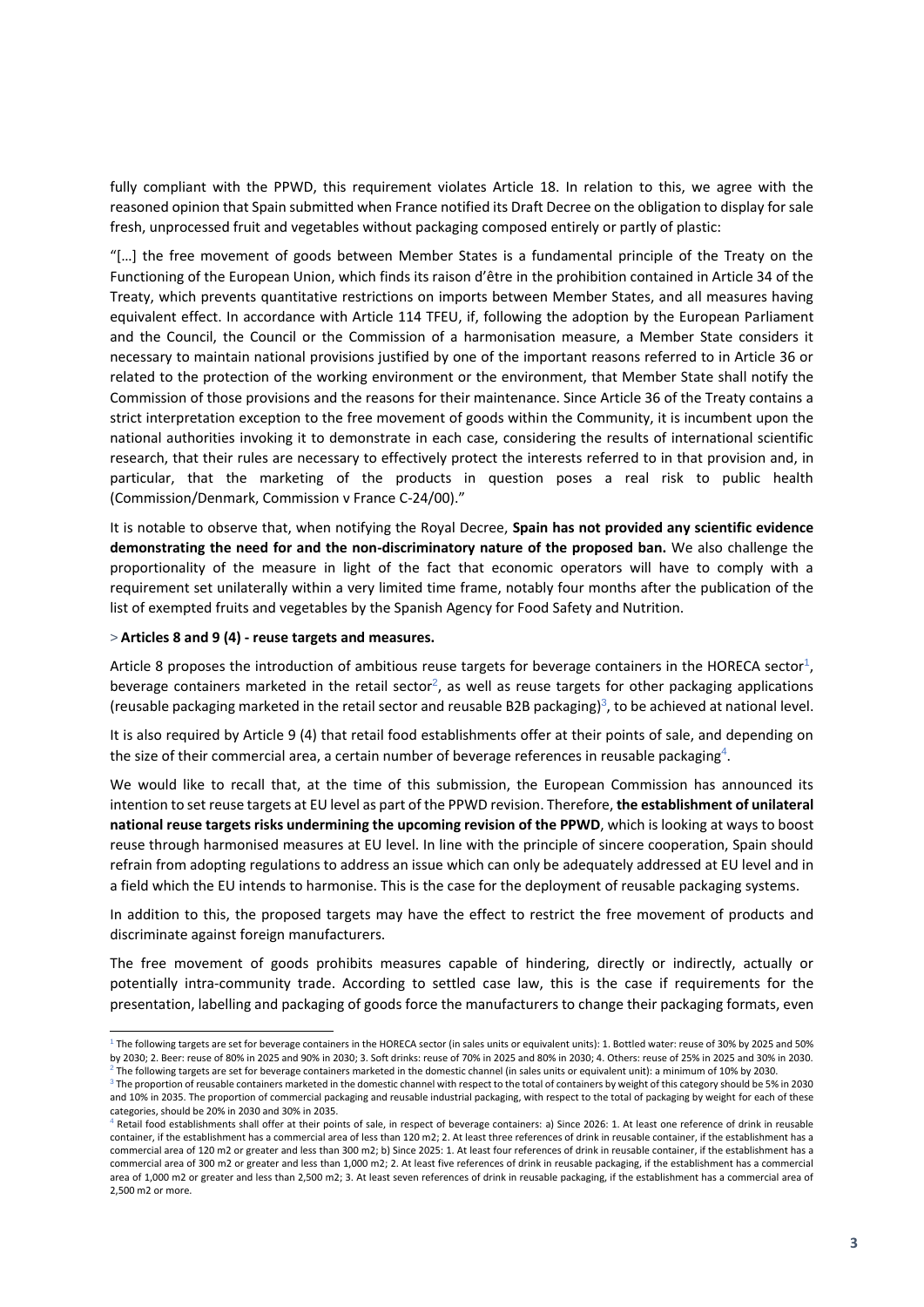if they apply without distinction to domestic and imported products<sup>5</sup>. In the absence of an EU legal framework, **national regulation on mandatory reusable packaging infringes the EU principle of the free movement of goods.** Despite the fact that the setting of reuse objectives would be in accordance with Art. 5 of the PPWD, the same article also establishes that the above measures must be adopted "in conformity with the Treaty", which implies, among other requirements established in the case law of the CJEU, that they must be proportionate to the purpose pursued and that in no case imply an infringement of the internal market, which is doubtful in view of the approaches of Article 8 of the Royal Decree.

Finally, mandatory reuse targets affect more strongly foreign manufacturers than domestic manufacturers. **Producers exporting products to Spain would need to create an entire new logistic chain to be able to comply with the reuse targets established in the Royal Decree**, which puts them at a competitive disadvantage compared with locally established producers (not exporting outside of Spain) for whom it will be easier to comply.

Reuse requirements should therefore be introduced in a harmonised way at EU level.

### **Mandatory minimum content of recycled plastic in packaging**

#### > **Articles 11 (3) and (4) - mandatory plastic recycled content**

The Royal Decree requires producers to ensure that the plastic packaging they place on the market, and which is not made of compostable plastic, meets a number of minimum recycled plastic content requirements by 2025 and 2030 $^{\circ}$ . The text also sets specific recycled content objectives to be achieved by 2030 across different packaging segments<sup>7</sup>.

As a result of such targets, economic operators from across Europe will not be able to place on the Spanish market plastic packaging that does not contain the prescribed amount of recycled content. This is despite the fact that the same packaging will be considered compliant with the PPWD in another country. Therefore, **such measures are contrary to Art. 18 of the PPWD.**

Further, the European Commission has publicly announced its intention to set recycled content targets for plastic packaging as part of the PPWD revision. To avoid creating barriers to the developments of a single market for recycled plastic, it is important that plastic recycled content targets are set in a harmonised fashion.

Finally, **the Royal Decree clearly departs from the SUP Directive** as it establishes the obligation to include by 2030 a 35% minimum plastic recycled content in beverage bottles which are not destined for single-use, for example plastic bottles of up to 5 litres, as well as packaging items not in scope of the SUP Directive.

In consideration of the above, Spain should refrain from introducing unilateral mandatory plastic recycled content targets, for which a unified measurement, verification and reporting method will also have to be defined at EU level.

### **Marking requirements**

#### > **Articles 13 and 21 (3) - marking requirements**

The Royal Decree introduces a number of measures in relation to the labelling of packaging, notably:

<sup>5</sup> See i.a. ECJ Case C-470/93, Mars, par 13, C-3/99, Cidrerie Ruwet, par 46ff.

<sup>&</sup>lt;sup>6</sup> The Royal Decree proposes the following requirements on the minimum content of recycled plastic: a) By 2025, packaging made from polyethylene terephthalate (PET) must contain at least 25% recycled plastic, calculated as an average of all PET packaging placed on the market; b) By 2025, plastic packaging not subject to the obligation of point (a) must contain at least 20% recycled plastic, calculated as an average of all such packaging placed on the market; c) By 2030, plastic packaging should contain at least 30% recycled plastic, calculated as an average of all plastic packaging it places on the market.

 $^7$  a) 35% for plastic bottles, demijohns and similar articles of up to 5 litres capacity, including their caps and lids; b) 15% for jars, tubs, trays, baskets and other similar articles of plastic; c) 15% for plastic films used in primary packaging applications, including, but not limited to, bags, liners, peel-off lids or wrappings; d) 30% for plastic films used in secondary or tertiary packaging applications such as, but not limited to, shrink wrapping, liners, sacks, bubble packs, envelopes, among others; e) 60% for pallets, crates, drums and wholesale storage containers and other similar plastic.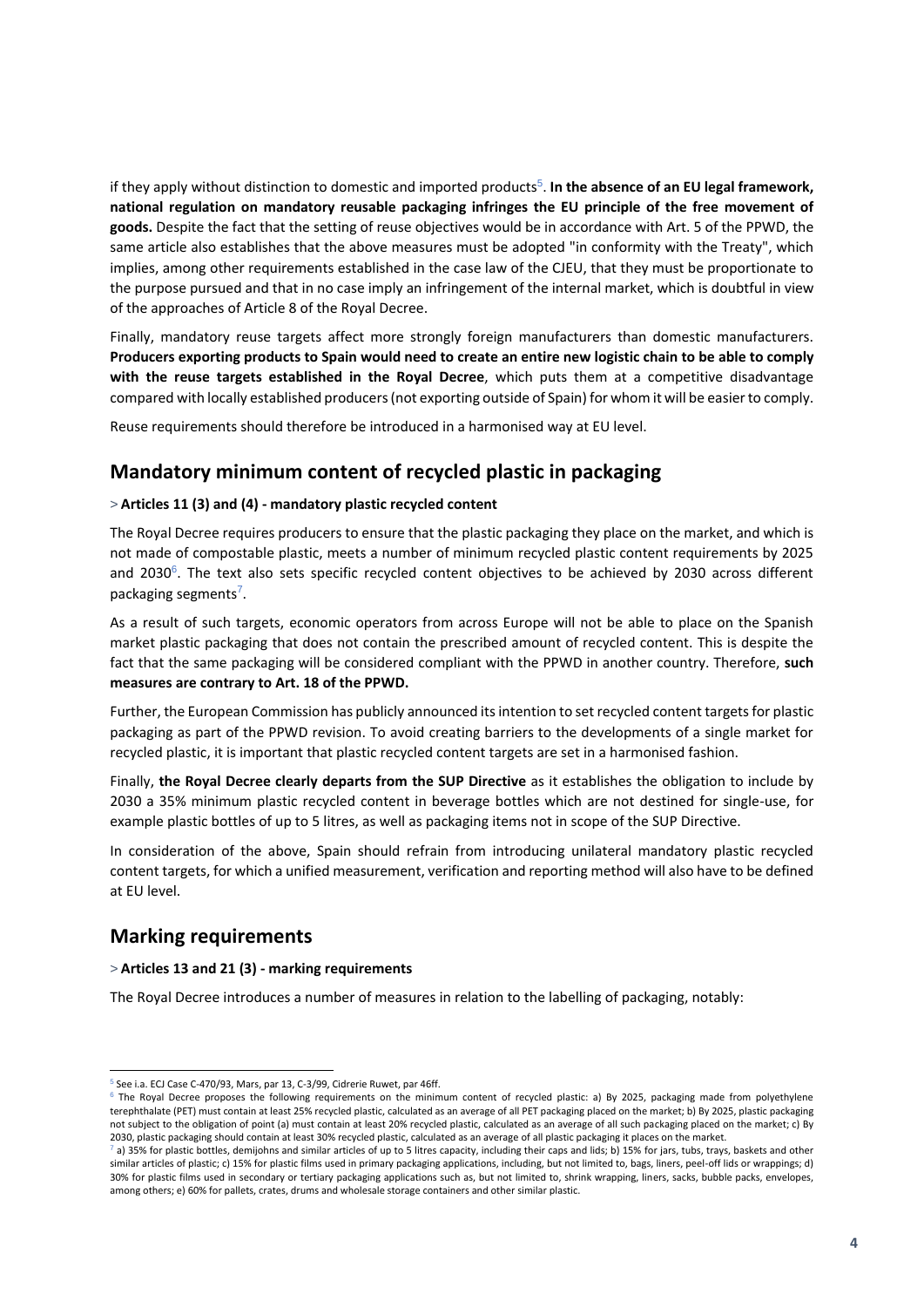- the use, on a voluntary basis, of the alphanumerical codes regulated by Decision 97/129/EC to indicate the material composition of the packaging;
- the obligation to indicate that a packaging is "reusable" and display the symbol associated with the relevant deposit, return and refund system or accrediting the participation to an EPR scheme;
- the prohibition to mark packaging with the claim "environmentally friendly" or equivalent labels.
- the obligation for household packaging to indicate the fraction or container in which said packaging waste must be deposited.

In addition to this, Article 21 (3) - which established general obligations for EPR schemes - states that accreditation symbols shall be clear and unambiguous and not mislead consumers. In this regard, Article 21 (3) also indicates that the "Green Dot" is considered to be misleading to consumers.

**The above mentioned requirements must be regarded as barriers to intra-EU trade** in that they directly affect the product and thus trade within the EU. Article 34 TFEU prohibits "quantitative restrictions on imports and all measures having equivalent effect between Member States". By obliging all economic operators to introduce (or remove) specific labels on all packaged goods destined to Spain, the Royal Decree is imposing labelling requirements on products originating from other Member States and thereby impacting their free circulation across the internal market.

**The Spanish requirements will also add a disproportionate regulatory burden on producers**, who will be required to adopt their packaging executions to comply with the Royal Decree. To date, most companies operating within the Internal Market use only one type of packaging execution for the EU as a whole or for a group of several neighbouring EU countries. The Spanish labelling requirements would impede this and require the redesign or restickering of all packaging destined for the Spanish market, or the production of separate variants for that market only.

This is in addition to the fact that **producers are increasingly required to comply with cumulative or even contradictory marking requirements**. As an example, the use of the "Green Dot" logo is penalised in France but is allowed in other Member States and, to date, is even mandatory in Spain. In the absence of clear and harmonised measures, manufacturers will need to develop national-specific packaging or use stickers to cover the "Green Dot". Similarly, the use of the alphanumerical codes, which will be voluntary in Spain, will soon became mandatory in Italy and Bulgaria.

In light of the above, the ongoing review of the PPWD represents a great opportunity to set common requirements on which information should be provided to consumers and how this should be done, including the use of digital solutions that can help provide required information without the need to increase packaging size or repackage.

Once again, by introducing unilateral marking requirements, **Spain is anticipating forthcoming EU legislation**, most notably the revision of the PPWD and the European Commission proposal for a Directive on Empowering Consumers for the Green Transition. This clearly undermines the effectiveness of actions undertaken at EU level.

# **3. Infringement of EU legislation**

The measures adopted by the Spanish Government infringe EU legislation and TFEU provisions on Single Market and Directive (EU) 2015/1535 on the Technical Regulations Information System.

## **Infringement of EU legislation, TFUE provisions on Single Market and TEU provisions**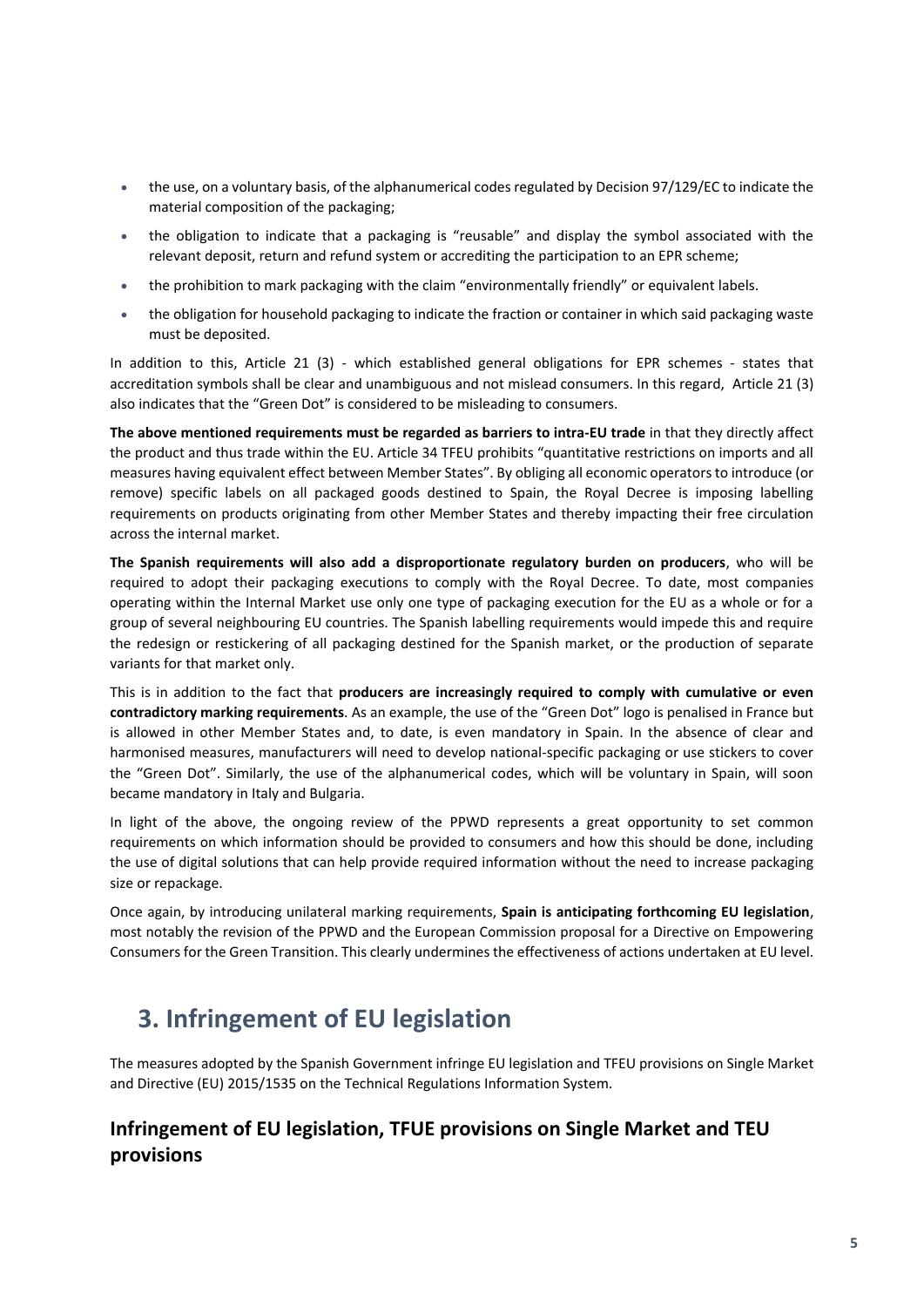The above mentioned measures infringe the following EU legislation and TFEU provisions:

- > **Article 18 of the Packaging and Packaging Waste Directive (94/62/EC),** which provides that, even if Member States are allowed to go beyond the requirements laid down in its provisions, they "shall not impede the placing on the market of their territory of packaging which satisfies the provisions of this Directive". All the measures analysed as part of this contribution will effectively impede the marketing of packaged goods in Spain that are fully compliant with the PPWD and are therefore in violation of the Article 18. It is also noteworthy that the legal basis of the PPWD is Article 114 of the TFEU. This further limits the discretion of Spain vis-à-vis imposing additional requirements on packaging in contradiction to Article 18 of the PPWD.
- > **Article 8a(1)(d) of the Waste Framework Directive (2008/98/EC)**, which prevents Member States from "placing a disproportionate regulatory burden on producers" and Article 8(3) of the Waste Framework Directive, which provides that when applying Extended Producer Responsibility (EPR) Schemes, Member States must respect "the need to ensure the proper functioning of the internal market".
- > **Article 34 TFEU**, which prohibits "quantitative restrictions on imports and all measures having equivalent effect between Member States". Quantitative restrictions can only be justified by one of the public interest grounds set out in Article 36 TFEU or by one of the overriding and mandatory requirements developed by case-law in the EU Court of Justice. Such rules must be necessary in order to attain legitimate objectives and be in conformity with the principle of proportionality, which requires that the least restrictive measure be used. The proportionality of measures mandated by the Royal Decree can be questioned. As mentioned above, Spain has failed to provide adequate justification on the need and proportionality of the proposed measures. Even if the intended objective to prevent and reduce the impact of packaging and packaging waste on the environment would be considered legitimate, the measures are not proportionate as this objective can be achieved by less restrictive measures and better addressed by an EU-wide approach, which the Royal Decree currently undermines.
- > **Article 4(3) TEU:** In line with the principle of sincere cooperation, a Member State should refrain from adopting legislation to address an issue which can only be adequately resolved at EU level and in a field which the EU intends to harmonise. This is the case for the packaging legislation. Spain should not pre-empt the setting of harmonised rules at EU level, such as provisions relating to recyclability, reuse, recycled content and labelling. These matters should be dealt with at the EU level as part of the ongoing revision of the Packaging and Packaging Waste Directive.

## **Infringement of Directive (EU) 2015/1535 on the Technical Regulations Information System**

We welcome the submission from the Spanish Government of the Royal Decree to the Technical Regulations Information System (TRIS).

The Royal Decree, however, infringes Art. 6 (3) of Directive (EU) 2015/1535 on TRIS, which prescribes that Member States shall postpone the adoption of a draft technical regulation for 12 months when the Commission announces its intention to propose or adopt a directive, regulation or decision on the matter in accordance with Article 288 TFEU. The EU Commission intention to revise the Packaging and Packaging Waste Directive and the Waste Framework Directive was well known to Spain at the time of elaboration of the Royal Decree. Such intention was publicly announced by the Commission as part of the New Circular Economy Action Plan $^8$ , adopted in March 2020, and has been the object of several consultations at EU level<sup>9</sup>.

<sup>&</sup>lt;sup>8</sup> Communication from the Commission to the European Parliament, the Council, the European Economic and Social Committee and the Committee of the Regions "A New Circular Economy Action Plan For a cleaner and more competitive Europe", COM/2020/98 final, p. 8 "[...] the Commission will review Directive 94/62/EC to reinforce the mandatory essential requirements for packaging to be allowed on the EU market and consider other measures [...]" and p. 13 "[...] In addition, the Commission will put forward waste reduction targets for specific streams as part of a broader set of measures on waste prevention in the context of a review of Directive 2008/98/EC."

 $^9$  As an example, a formal public consultation on the revision of the PPWD has been conducted by the European Commission between September 2020 and January 2021.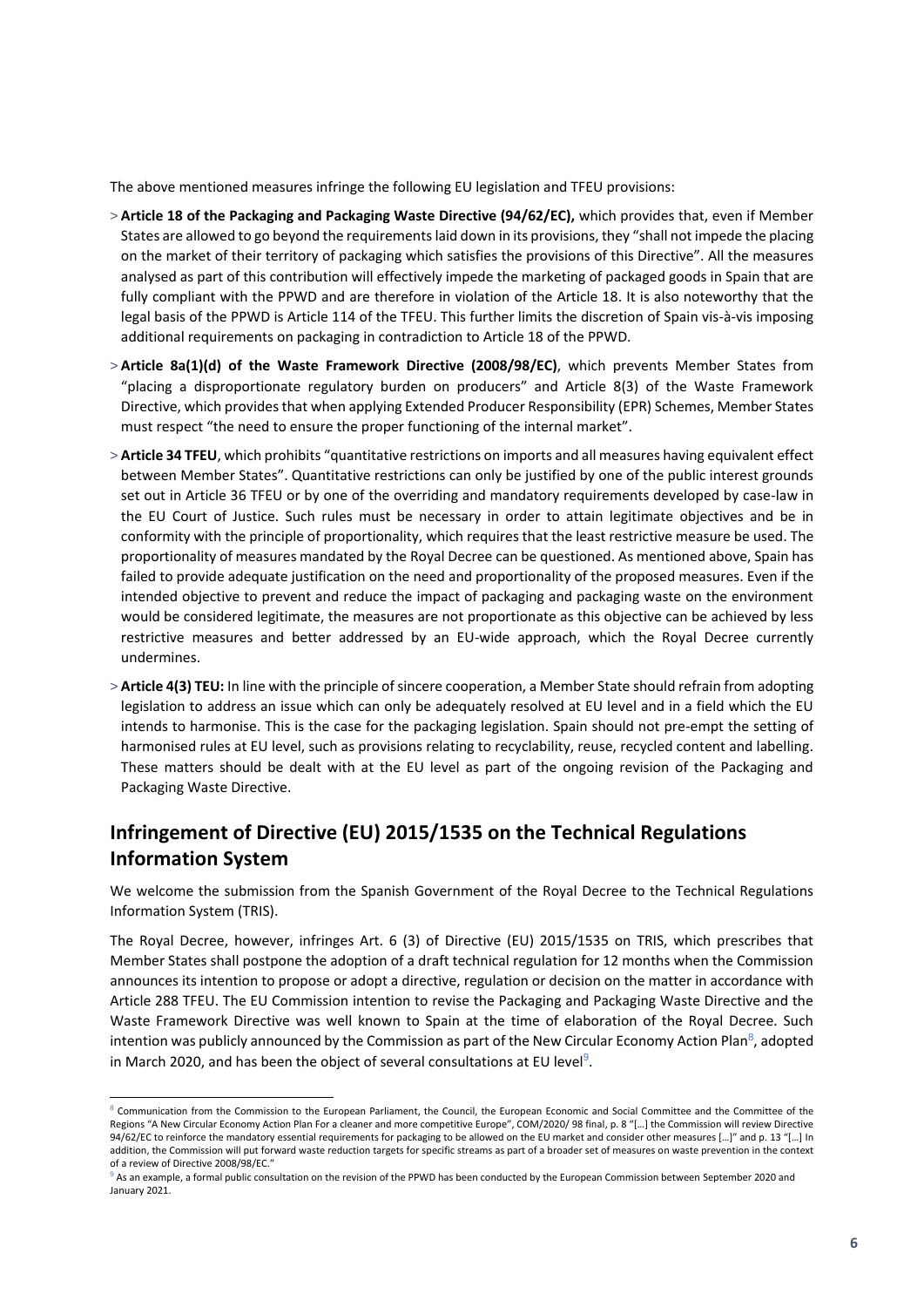It is notable to observe that, despite the above, Spain has decided to proceed with the adoption of a number of provisions that clearly pre-empt harmonisation efforts at EU level. This is the case for most of the obligations proposed in the Royal Decree, particularly measures on packaging waste prevention, reuse, as well as requirements on plastic recycled content and labelling of packaging.

## **4. Economic and environmental impacts**

Rigorous implementation and enforcement of the Single Market principles are key to ensure harmonised legal requirements facilitating economies of scale, long-term investments and strengthening the business case for innovative products and technologies. This is not only a precondition for the free movements of packaged goods and packaging materials across the EU, but it is essential to strengthen the implementation of packaging and packaging waste targets in all Member States.

We detail below negative economic and environmental impacts derived from the Royal Decree, notably the labelling requirements, the targets on reuse, minimum plastic recycled content, and the ban on packaging for fruit and vegetables.

## **Economic impacts**

**The obligation for additional labelling** on all packaged goods marketed in Spain is highly problematic to industry as many companies operating within the internal market use only one type of packaging execution for the EU as a whole or for a group of several neighbouring EU countries. Some other Member States are also seeking to impose additional labelling obligations that may be cumulative or even contradictory to the Royal Decree. Necessitating separate packaging obligations for packaged goods marketed in each Member State would significantly add to costs and limit intra-community trade.

The Spanish measures therefore impedes the use of a single packaging execution and consequently requires the redesign of all packaging across the entire internal market destined for Spain or the production of separate variants for the Spanish market. As an example, the indicative cost for a change to an artwork (printing) file would amount to approximately €1,500 which include evaluation by a regulatory specialist to ensure veracity of all other mandatory labelling requirements (CLP etc). When a few thousands Stock Keeping Unit (SKUs) are put on the market, this can represent a potential one-off costs of a few million Euros for a single company, even before any ongoing costs for separate production of packaging executions for Spain. Redesigning all packaging destined to the Spanish market will also entail costs for manufacturing new print cylinders, managing multiple packaging raw materials stocks and multiple data sets. Increasing the changeover complexity in manufacturing operations will have repercussions on operational efficiency and loss of economies of scale.

Regarding **reuse targets** in the HORECA sector, the objectives proposed in the Royal Decree are excessively demanding. The establishment of ambitious targets, to be achieved in such a short period, would have a very important economic impact for companies, since it would require a change in their business model. This could compromise the competitiveness of the sector and even have a disincentive effect for companies that invest in reuse.

Similar considerations are true for the achievement of reuse target in the retail sector. This reuse model is not operational in the domestic channel, so it is necessary to previously assess the acceptance it will have by the consumer, and the different problems at a technical and logistical level. This involves a huge economic investment in a short period of time, since it implies great changes in the structure of the production and packaging plants, which not all companies can afford.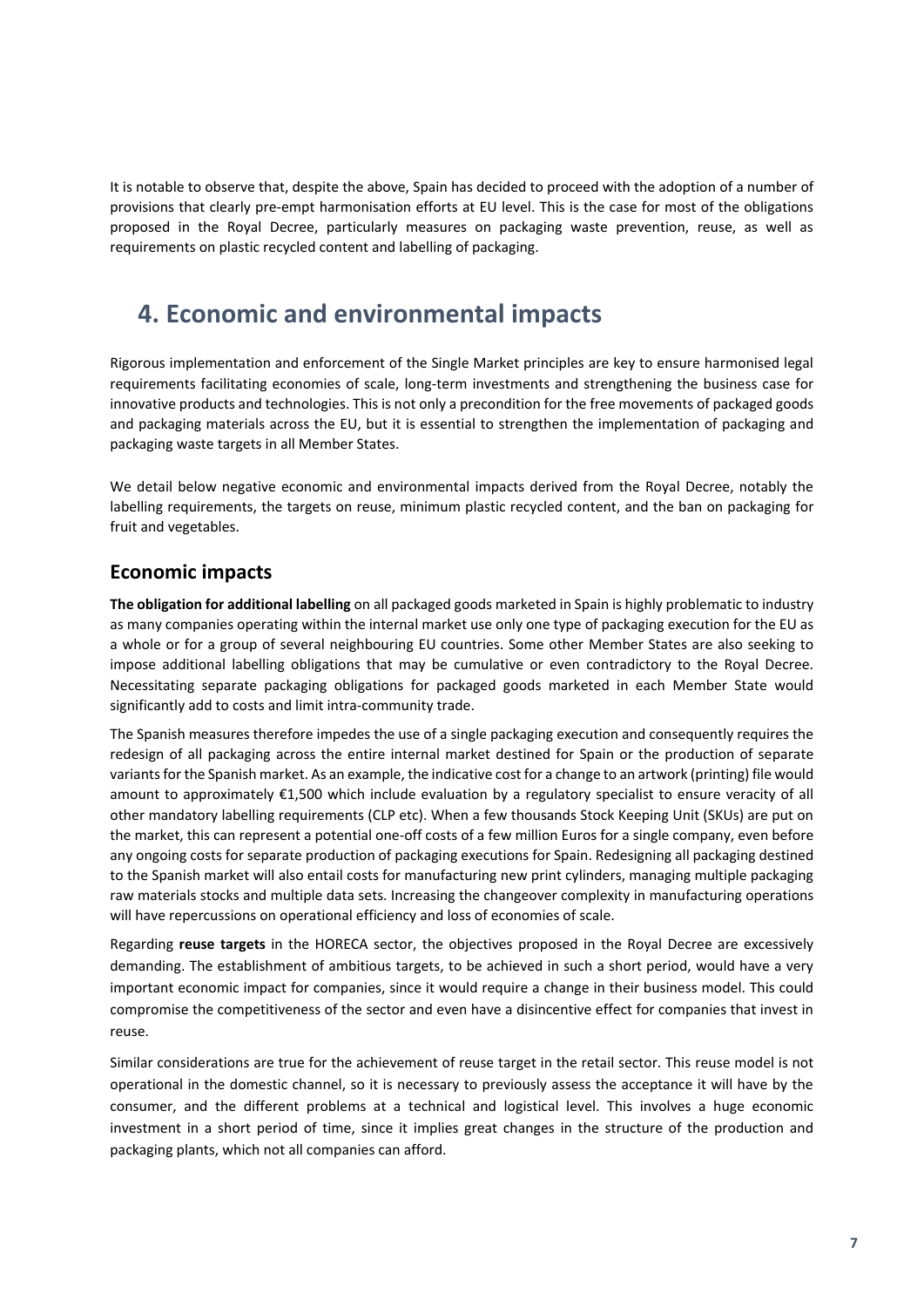In relation to the **minimum recycled content in plastic packaging**, industry will incur in cost related to higher prices of post-consumer recycled plastics when compared to virgin plastic.

There is significant on-cost due to post-consumer recycled plastic being more expensive than virgin plastic. The gap between virgin and recycled plastic varies significantly between rPET and rPE and rPP, as well as r(E)PS. Today, mechanically recycled plastic represents an on-cost of 25% to 40% compared to virgin plastic, while advanced or chemically recycled plastic for food grade represents an on-cost of 100%. The evolution of this cost will depend on the speed of building capacity as well as the development of virgin prices that are coupled with crude oil prices.

Finally, costs for R&D development and for operations (e.g. quality control equipment, extra cleaning, purging time, separate handling) should also be accounted for.

### **Environmental impacts**

**The Spanish labelling obligations** will also have potential negative environmental repercussions:

- a) If companies decide to create a packaging variant for Spain:
- Any mismatch in supply would risk inadequate supply (empty shelves) or an excess of Spanish specific product. This will increase the risk of product scrappage, as companies will not be able to send unsold products to other markets unless they can be re-packaged/re-configured for other markets (which will also entail additional resources). All actors would ultimately want to avoid the destruction of unsold goods.
- Qualification of any new packaging variant will entail some initial post-industrial waste. As such the creation of a new packaging variant for Spain may lead to increased post-industrial waste as multiple packaging variants (for different countries each requiring different labels) would need to be qualified as opposed to one single variant.
- Reduced flexibility in supply logistics may mean that the re-stocking of products dedicated for the Spanish market may require use of quicker, but less efficient modes of transport with concomitant impacts on transport emissions. The flexibility to employ inter-modal transport systems will be correspondingly reduced.
- b) If companies decide to redesign all packaging across the internal market to integrate Spanish (and the proliferation of other national) labelling laws
- This carries a risk of an increase in packaging weight and volume to accommodate all such labels/instructions. This obviously applies to smaller rather than larger items, but the potential has been demonstrated to be real in some sectors such as batteries and toys. Any need to add additional packaging to accommodate extra on-pack labels runs against one of the core objectives of the PPWD.
- There is also the question of opportunity cost from such measures. Any resources that need to be invested in adapting to national labelling requirements are not available to companies that may otherwise have invested those resources in order to attain their own goals on packaging. Many companies have made public commitments to the reduce of virgin feedstocks and promoting the use of secondary raw materials. The current 'delta' between virgin resin prices and post-consumer recycled (PCR) resins is circa €500 per tonne. As an example, a company with 2,500 SKUs on the market in Spain will spend an initial €3.75 million simply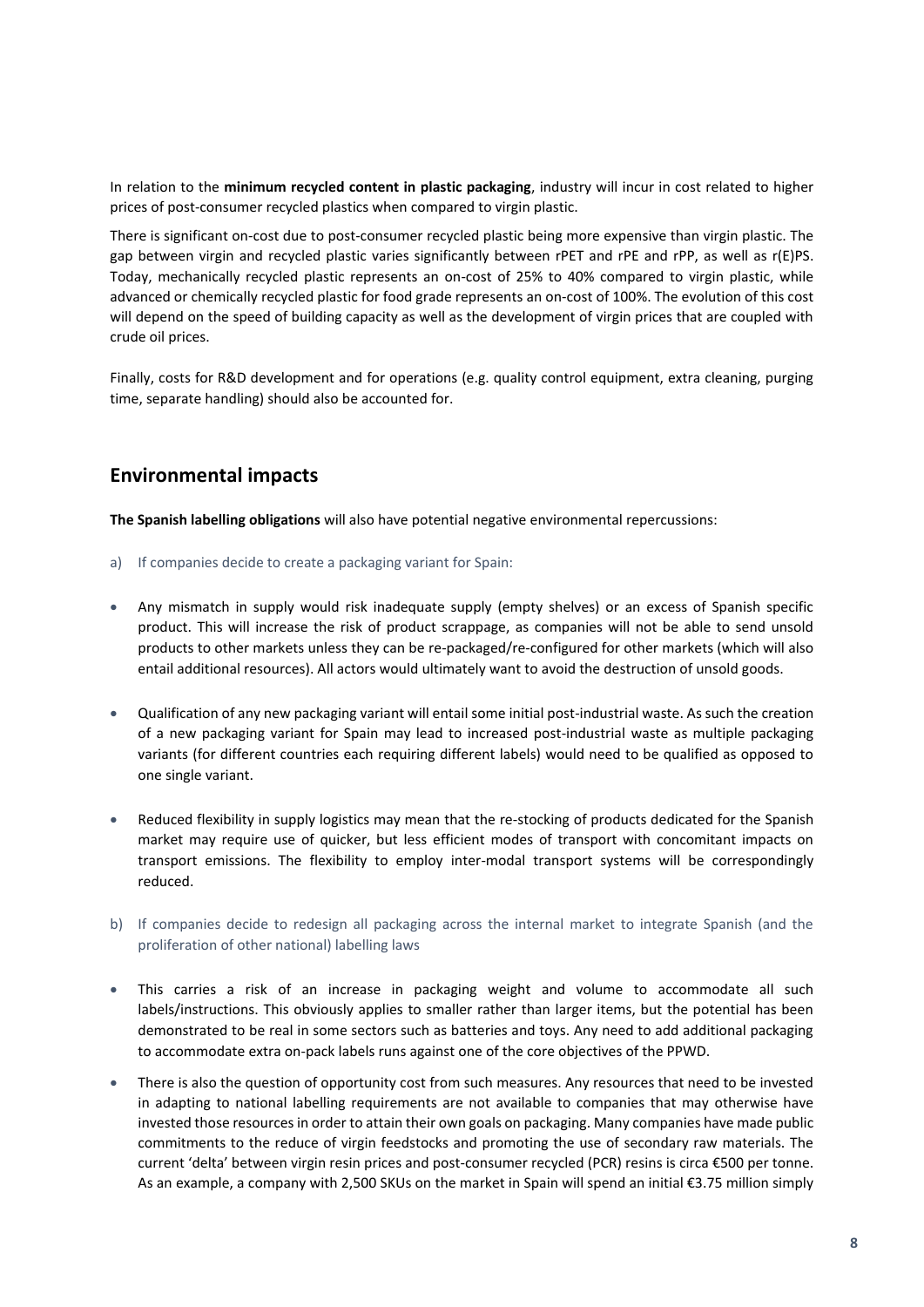changing artwork printing files, even before any other costs derived from inefficiencies. This would have otherwise allowed the same company to purchase 7,500 tonnes of PCR instead of virgin material.

Beyond environmental impacts associated with marking requirements, **the ban on packaging fruits and vegetables** risk to have unintended consequences, in the form of increased food loss and waste of unprocessed fruits and vegetables.

The Food Waste Index Report 2021<sup>10</sup>, developed by the United Nations Environment Programme (UNEP) and partner organisation [WRAP](https://wrap.org.uk/), finds that food services and retail outlets produce 5% and 2% of food waste respectively. On a global per capita-level, 121 kilograms of consumer level food is wasted each year. The UN Food and Agriculture Organization (FAO) warns that one third of all food produced globally is lost or wasted. In the European Union, around 88 million tonnes of food waste are generated annually with associated costs of 143 billion euros, according to the most recent estimate .

Preventing avoidable product losses and food waste at all stages of the supply chain is an important part of delivering a circular economy. Food waste represents a missed opportunity to feed the growing world population, a major waste of resources and a major source of greenhouse gas emissions accounting for 6% of total EU GHGs emissions.

Packaging has an essential role to play in the prevention of food waste, protecting products and minimising waste at all stages of the value chain. To this end, the Spanish ban overlooks how high performance packaging solutions and technologies can preserve food safety by minimising sources of contamination and reduce food waste from spoilage. Innovative packaging designs also help consumers buy and use food in portions that match their needs and reduce food waste from leftovers.

# **5. Conclusions**

Pursuant to the EU principles of subsidiarity and sincere cooperation, Spain should abstain from imposing unilateral requirements which will pre-empt forthcoming EU legislation and create barriers to trade. Based on the findings from our contribution, we submit the following requests to the Commission:

- to adopt a detailed opinion concluding that the Royal Decree may create barriers to the free movement of goods in Europe and should not be adopted since it contravenes TFUE Single Market provisions and EU legislation.
- to inform Spain that the Royal Decree is in breach of Article 6 (3) of Directive (EU) 2015/1535 on TRIS.

<sup>\*\*\*</sup>

<sup>10</sup> [UNEP Food Waste Index Report 2021](https://www.unep.org/resources/report/unep-food-waste-index-report-2021).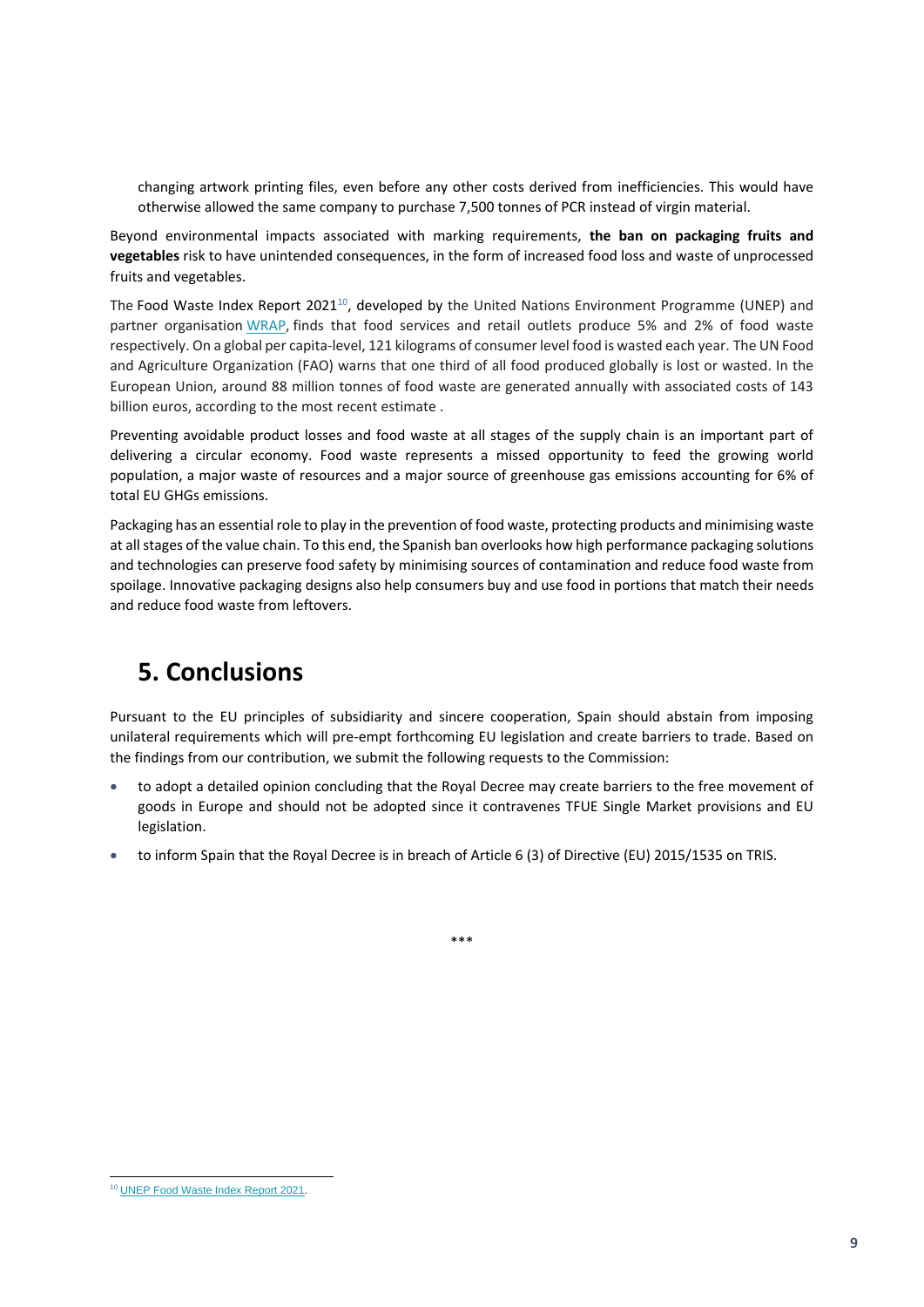## **Signatories**





ACE - The Alliance for Beverage Cartons and the Environment

A.I.S.E. - The International Association for Soaps, Detergents and Maintenance Products

CEFLEX - A Circular Economy for Flexible Packaging



 $\blacksquare$ 

ECMA - European Carton Makers Association

EDANA - The Voice of Nonwovens



EDRA - European DIY Retail Association



Elipso - French Plastic and Flexible Packaging Association



EUMEPS - The Association for European Manufacturers of Expanded Polystyrene



EuPC - European Plastics Converters

EUROMCONTACT - The Voice of the European Contact Lens and lens Care Industry